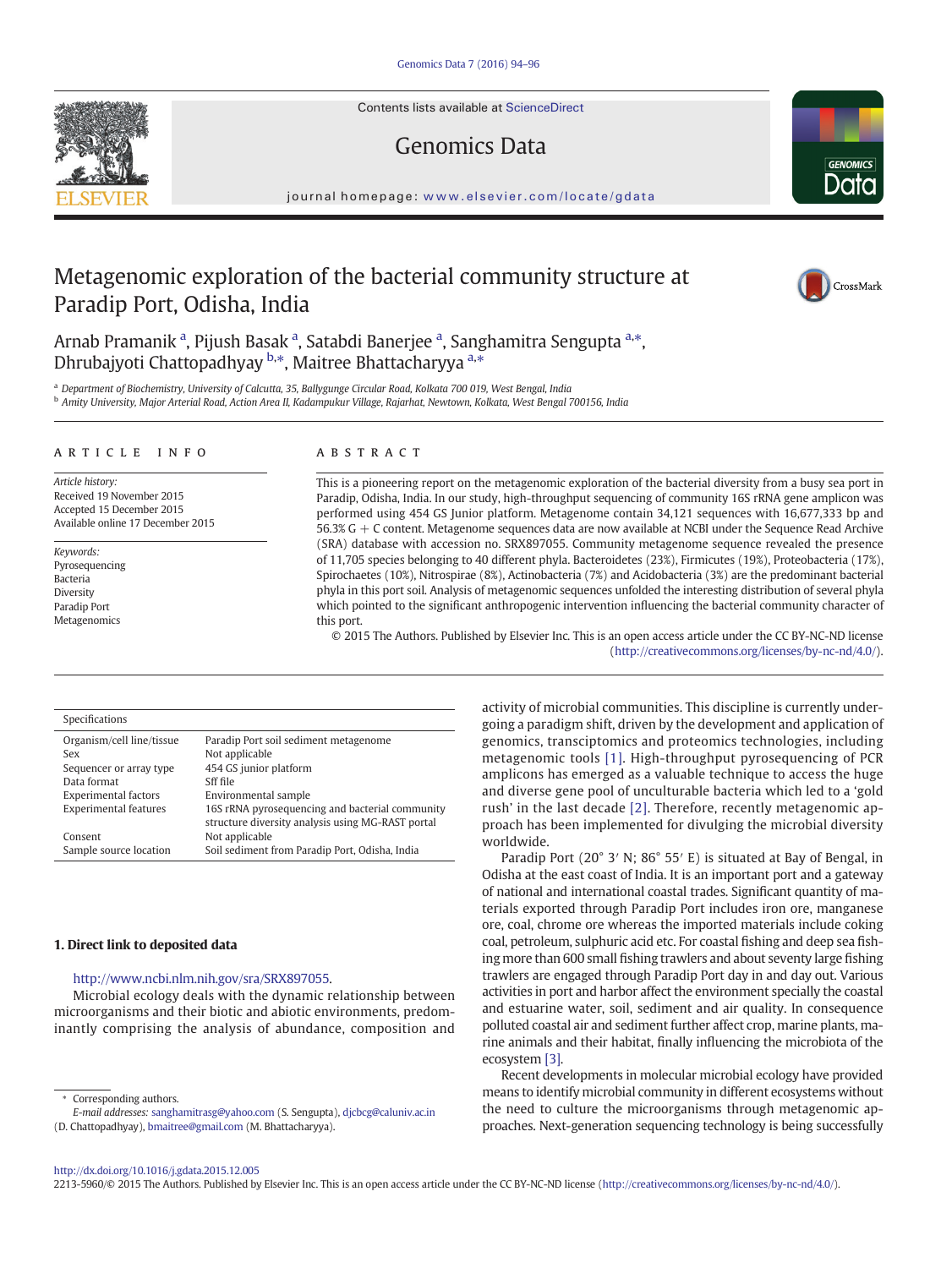

Fig. 1. Bacterial community structure of Paradip Port sediment metagenome.

applied to study bacterial diversity in different ecosystem, which has been marked as a strong pillar for the development of microbial biotechnology [\[4\].](#page-2-0)



We investigated the prokaryotic community structure in the soil sediment of the Paradip Port by metagenomic approach (Fig. 1). Soil sediment Samples were collected in triplicate from surface sediments of the Paradip Port (20° 15′ 26″ N; 86° 39′ 44″ E).

Total metagenomic DNA was extracted by the soil DNA isolation kit (MoBio Laboratories, Carlsbad, CA). To analyze bacterial diversity, amplification of the V1–V3 region of the 16S rRNA gene was performed according to Pramanik et al. 2015 [\[5\]](#page-2-0). High-throughput sequencing was performed by the Pyrosequencing on a Roche 454 GS-Junior sequencing platform according to the manufacturer's protocol (454 Life Sciences, USA). Sequences were processed and analyzed with MG-RAST on-line server [\[6\]](#page-2-0). Bacterial species present in metagenome sequences was explored by Genome Peek online tool [\[7\]](#page-2-0).

Soil metagenome contained 47.8 Mb data consisting of 34,121 sequences with a  $G + C$  content of 56.3%. A total of 40 phyla were detected and the dominant phyla were Bacteroidetes (23%) followed by Firmicutes (19%), Proteobacteria (17%), Spirochaetes (10%), Nitrospirae (8%), Actinobacteria (7%) and Acidobacteria (3%). Dominating bacterial species Paludibacter propionicigenes was found in our metagenomic sample which belongs to phyla Bacteroidetes (Fig. 2).

This study is a de novo reporting of bacterial communities applying high-throughput pyrosequencing methods in Paradip Port soil. The phyla Bacteroidetes and Firmicutes are potential indicators of anthropogenic intervention in the soil sediment. The excessive abundance of these phyla supports the huge anthropogenic pressure in the Paradip Port and also indicates altered eco-dynamics due to cargo handling induced pollution.

### 2. Nucleotide sequence accession number

Fig. 2. Abundance comparison among the major bacterial species found in Paradip Port sediment metagenome.

Metagenome sequence data from this study were submitted to the NCBI Sequence Read Archive (SRA) under accession numbers: SRR1825760 (Paradip Port).